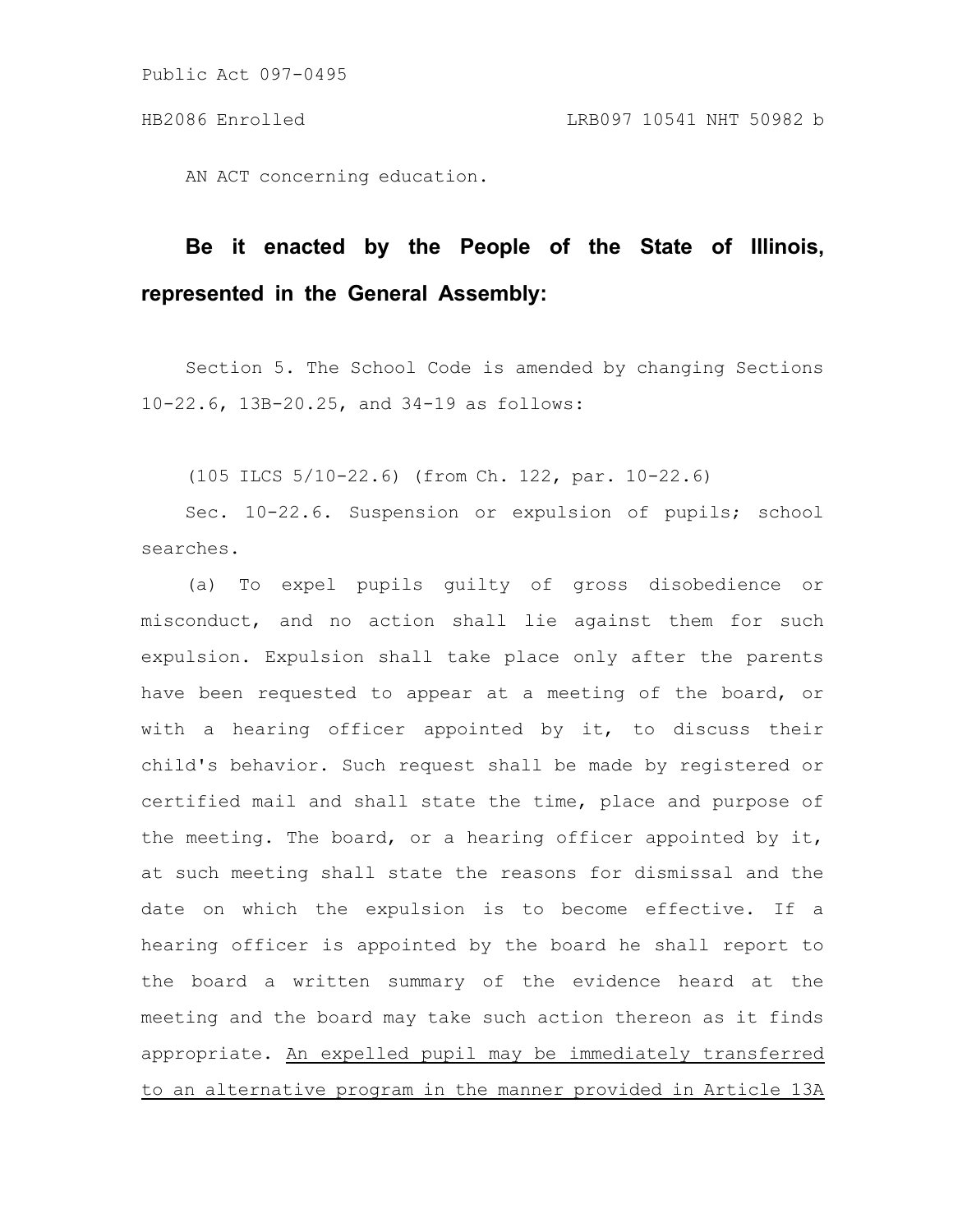or 13B of this Code. A pupil must not be denied transfer because of the expulsion, except in cases in which such transfer is deemed to cause a threat to the safety of students or staff in the alternative program.

(b) To suspend or by policy to authorize the superintendent of the district or the principal, assistant principal, or dean of students of any school to suspend pupils guilty of gross disobedience or misconduct, or to suspend pupils guilty of gross disobedience or misconduct on the school bus from riding the school bus, and no action shall lie against them for such suspension. The board may by policy authorize the superintendent of the district or the principal, assistant principal, or dean of students of any school to suspend pupils guilty of such acts for a period not to exceed 10 school days. If a pupil is suspended due to gross disobedience or misconduct on a school bus, the board may suspend the pupil in excess of 10 school days for safety reasons. Any suspension shall be reported immediately to the parents or guardian of such pupil along with a full statement of the reasons for such suspension and a notice of their right to a review. The school board must be given a summary of the notice, including the reason for the suspension and the suspension length. Upon request of the parents or guardian the school board or a hearing officer appointed by it shall review such action of the superintendent or principal, assistant principal, or dean of students. At such review the parents or guardian of the pupil may appear and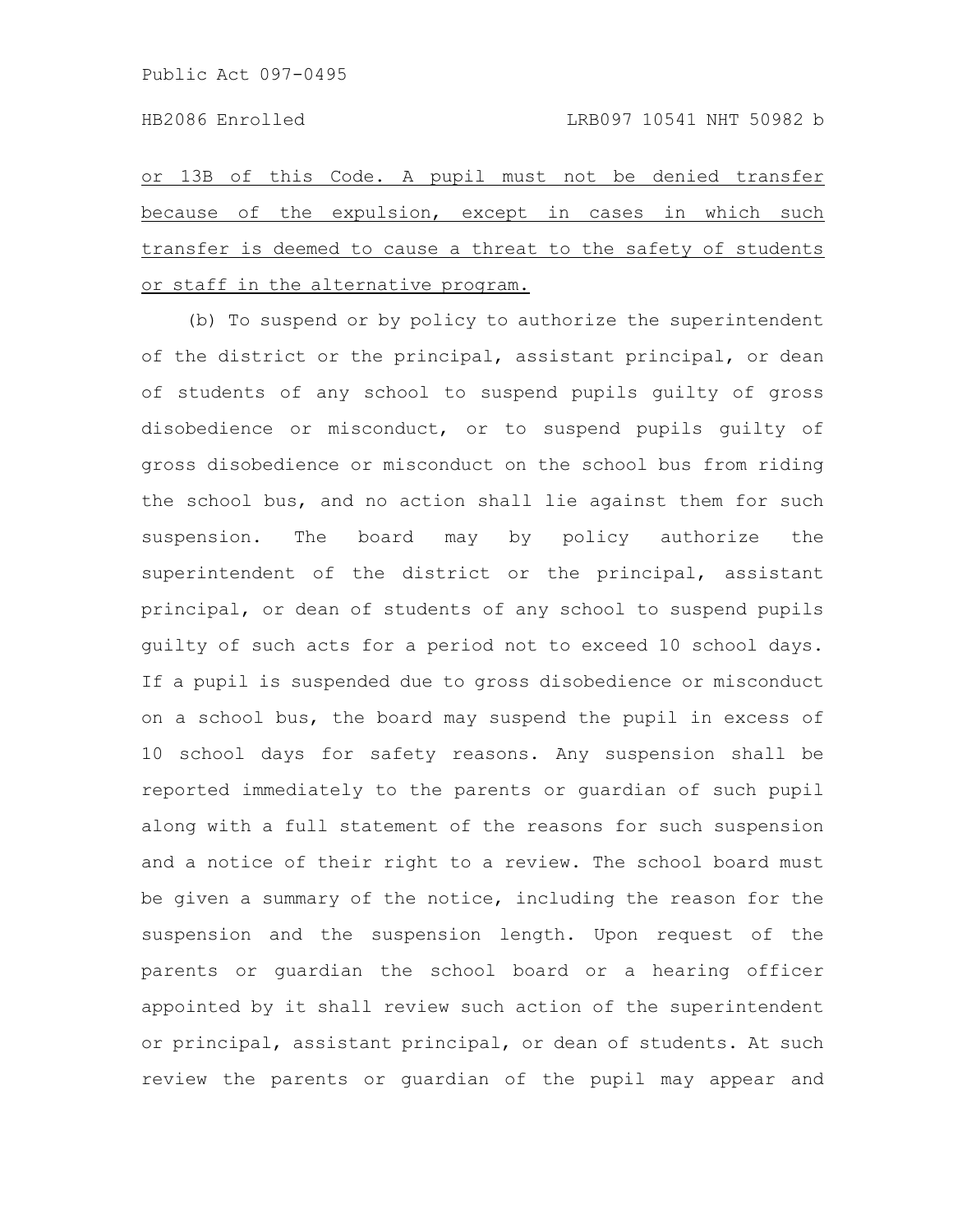discuss the suspension with the board or its hearing officer. If a hearing officer is appointed by the board he shall report to the board a written summary of the evidence heard at the meeting. After its hearing or upon receipt of the written report of its hearing officer, the board may take such action as it finds appropriate. A pupil who is suspended in excess of 20 school days may be immediately transferred to an alternative program in the manner provided in Article 13A or 13B of this Code. A pupil must not be denied transfer because of the suspension, except in cases in which such transfer is deemed to cause a threat to the safety of students or staff in the alternative program.

(c) The Department of Human Services shall be invited to send a representative to consult with the board at such meeting whenever there is evidence that mental illness may be the cause for expulsion or suspension.

(d) The board may expel a student for a definite period of time not to exceed 2 calendar years, as determined on a case by case basis. A student who is determined to have brought one of the following objects to school, any school-sponsored activity or event, or any activity or event that bears a reasonable relationship to school shall be expelled for a period of not less than one year:

(1) A firearm. For the purposes of this Section, "firearm" means any gun, rifle, shotgun, weapon as defined by Section 921 of Title 18 of the United States Code,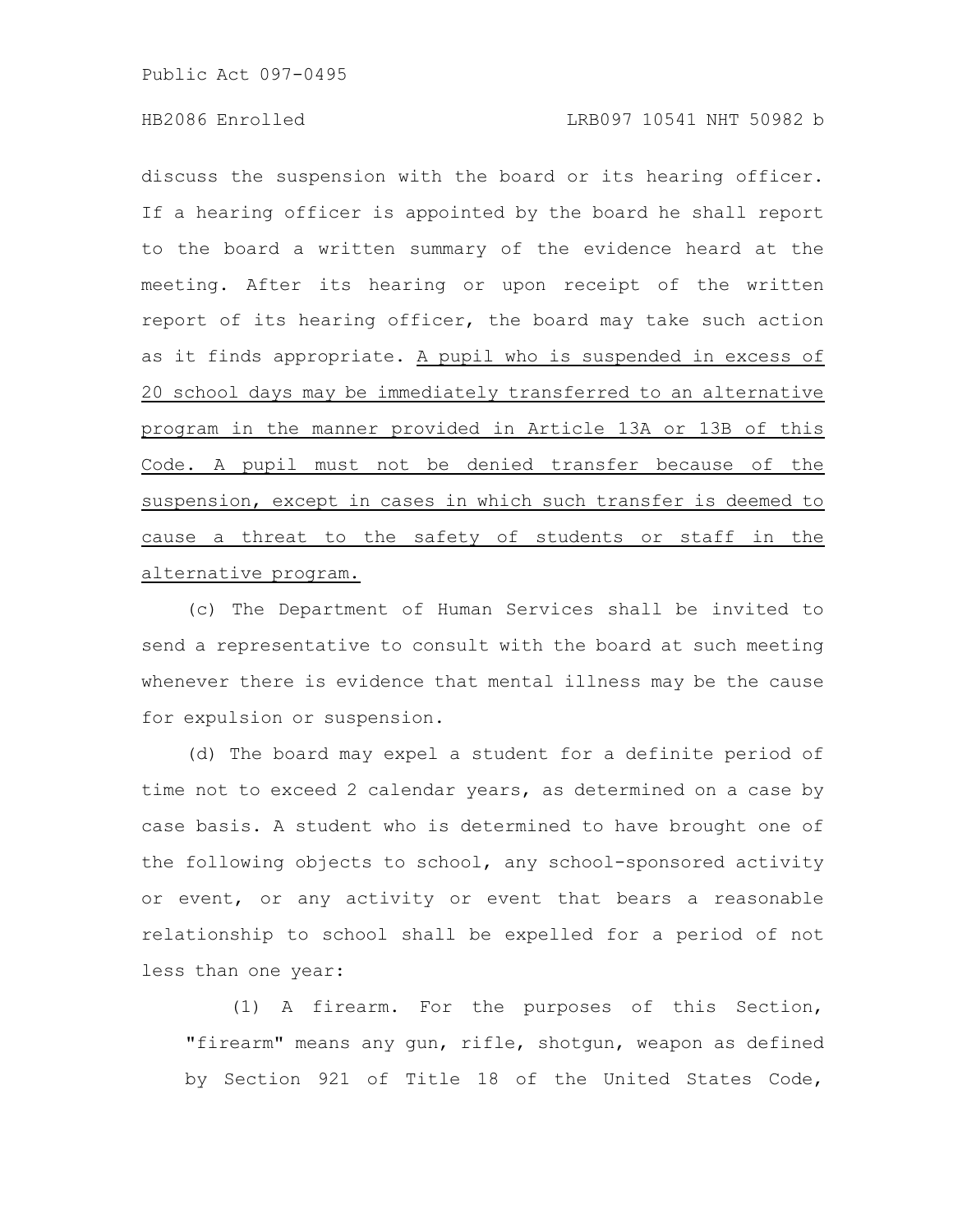firearm as defined in Section 1.1 of the Firearm Owners Identification Card Act, or firearm as defined in Section 24-1 of the Criminal Code of 1961. The expulsion period under this subdivision (1) may be modified by the superintendent, and the superintendent's determination may be modified by the board on a case-by-case basis.

(2) A knife, brass knuckles or other knuckle weapon regardless of its composition, a billy club, or any other object if used or attempted to be used to cause bodily harm, including "look alikes" of any firearm as defined in subdivision (1) of this subsection (d). The expulsion requirement under this subdivision (2) may be modified by the superintendent, and the superintendent's determination may be modified by the board on a case-by-case basis.

Expulsion or suspension shall be construed in a manner consistent with the Federal Individuals with Disabilities Education Act. A student who is subject to suspension or expulsion as provided in this Section may be eligible for a transfer to an alternative school program in accordance with Article 13A of the School Code. The provisions of this subsection (d) apply in all school districts, including special charter districts and districts organized under Article 34.

(e) To maintain order and security in the schools, school authorities may inspect and search places and areas such as lockers, desks, parking lots, and other school property and equipment owned or controlled by the school, as well as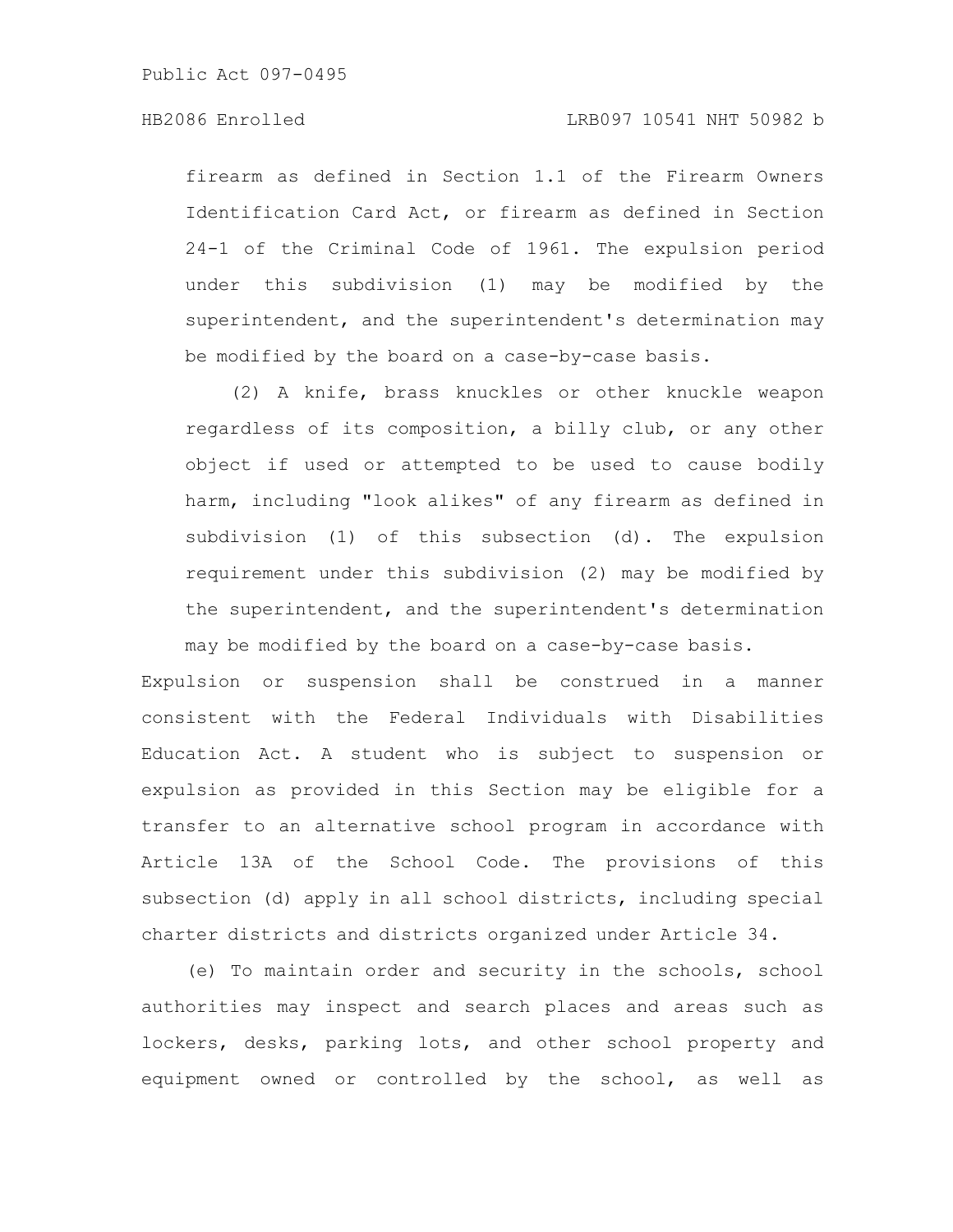personal effects left in those places and areas by students, without notice to or the consent of the student, and without a search warrant. As a matter of public policy, the General Assembly finds that students have no reasonable expectation of privacy in these places and areas or in their personal effects left in these places and areas. School authorities may request the assistance of law enforcement officials for the purpose of conducting inspections and searches of lockers, desks, parking lots, and other school property and equipment owned or controlled by the school for illegal drugs, weapons, or other illegal or dangerous substances or materials, including searches conducted through the use of specially trained dogs. If a search conducted in accordance with this Section produces evidence that the student has violated or is violating either the law, local ordinance, or the school's policies or rules, such evidence may be seized by school authorities, and disciplinary action may be taken. School authorities may also turn over such evidence to law enforcement authorities. The provisions of this subsection (e) apply in all school districts, including special charter districts and districts organized under Article 34.

(f) Suspension or expulsion may include suspension or expulsion from school and all school activities and a prohibition from being present on school grounds.

(g) A school district may adopt a policy providing that if a student is suspended or expelled for any reason from any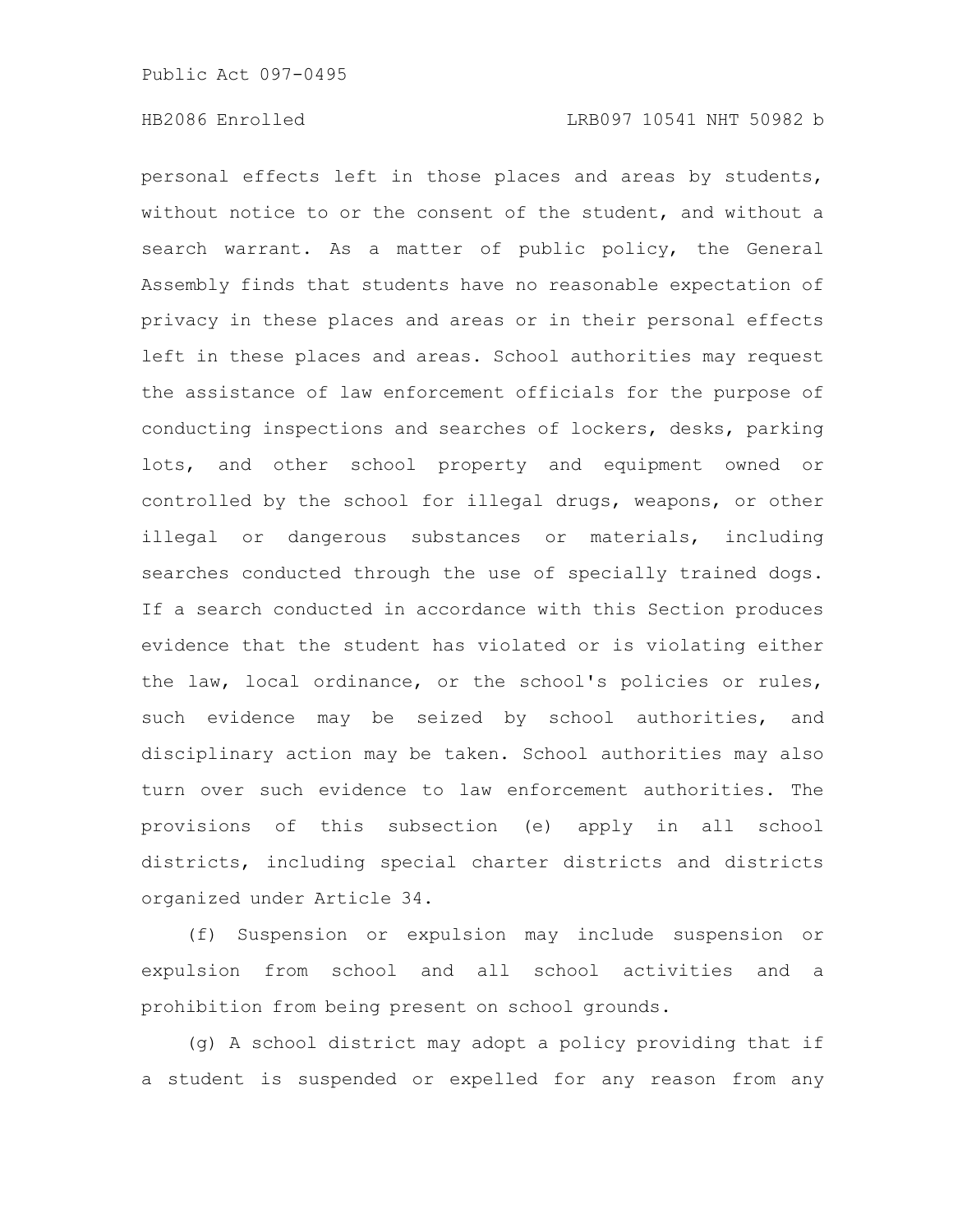public or private school in this or any other state, the student must complete the entire term of the suspension or expulsion in an alternative school program under Article 13A of this Code or an alternative learning opportunities program under Article 13B of this Code before being admitted into the school district if there is no threat to the safety of students or staff in the alternative program. This policy may allow placement of the student in an alternative school program established under Article 13A of this Code, if available, for the remainder of the suspension or expulsion. This subsection (g) applies to all school districts, including special charter districts and districts organized under Article 34 of this Code.

(Source: P.A. 96-633, eff. 8-24-09; 96-998, eff. 7-2-10.)

(105 ILCS 5/13B-20.25)

Sec. 13B-20.25. Eligible students. Students in grades 4 through 12 who meet enrollment criteria established by the school district and who meet the definition of "student at risk of academic failure" are eligible to participate in an alternative learning opportunities program funded under this Article. Notwithstanding any other provision of law to the contrary, enrollment in a charter alternative learning opportunities program shall be open to any pupil who has been expelled or suspended for more than 20 days under Section 10-22.6 or 34-19 of this Code. All rights granted under this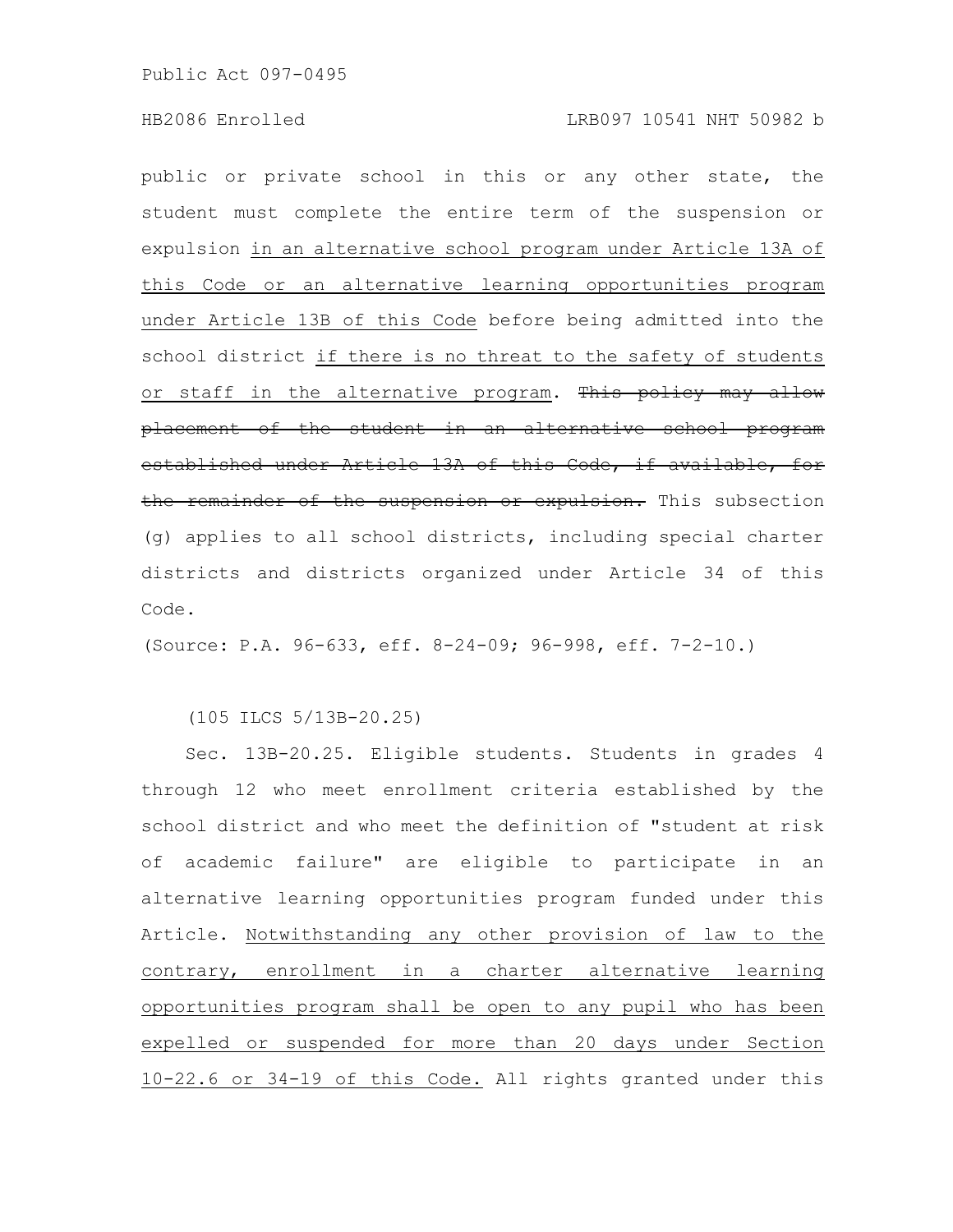Article to a student's parent or guardian become exclusively those of the student upon the student's 18th birthday. (Source: P.A. 92-42, eff. 1-1-02.)

(105 ILCS 5/34-19) (from Ch. 122, par. 34-19)

Sec. 34-19. By-laws, rules and regulations; business transacted at regular meetings; voting; records. The board shall, subject to the limitations in this Article, establish by-laws, rules and regulations, which shall have the force of ordinances, for the proper maintenance of a uniform system of discipline for both employees and pupils, and for the entire management of the schools, and may fix the school age of pupils, the minimum of which in kindergartens shall not be under 4 years, except that, based upon an assessment of the child's readiness, children who have attended a non-public preschool and continued their education at that school through kindergarten, were taught in kindergarten by an appropriately certified teacher, and will attain the age of 6 years on or before December 31 of the year of the 2009-2010 school term and each school term thereafter may attend first grade upon commencement of such term, and in grade schools shall not be under 6 years. It may expel, suspend or, subject to the limitations of all policies established or adopted under Section 14-8.05, otherwise discipline any pupil found guilty of gross disobedience, misconduct or other violation of the by-laws, rules and regulations. An expelled pupil may be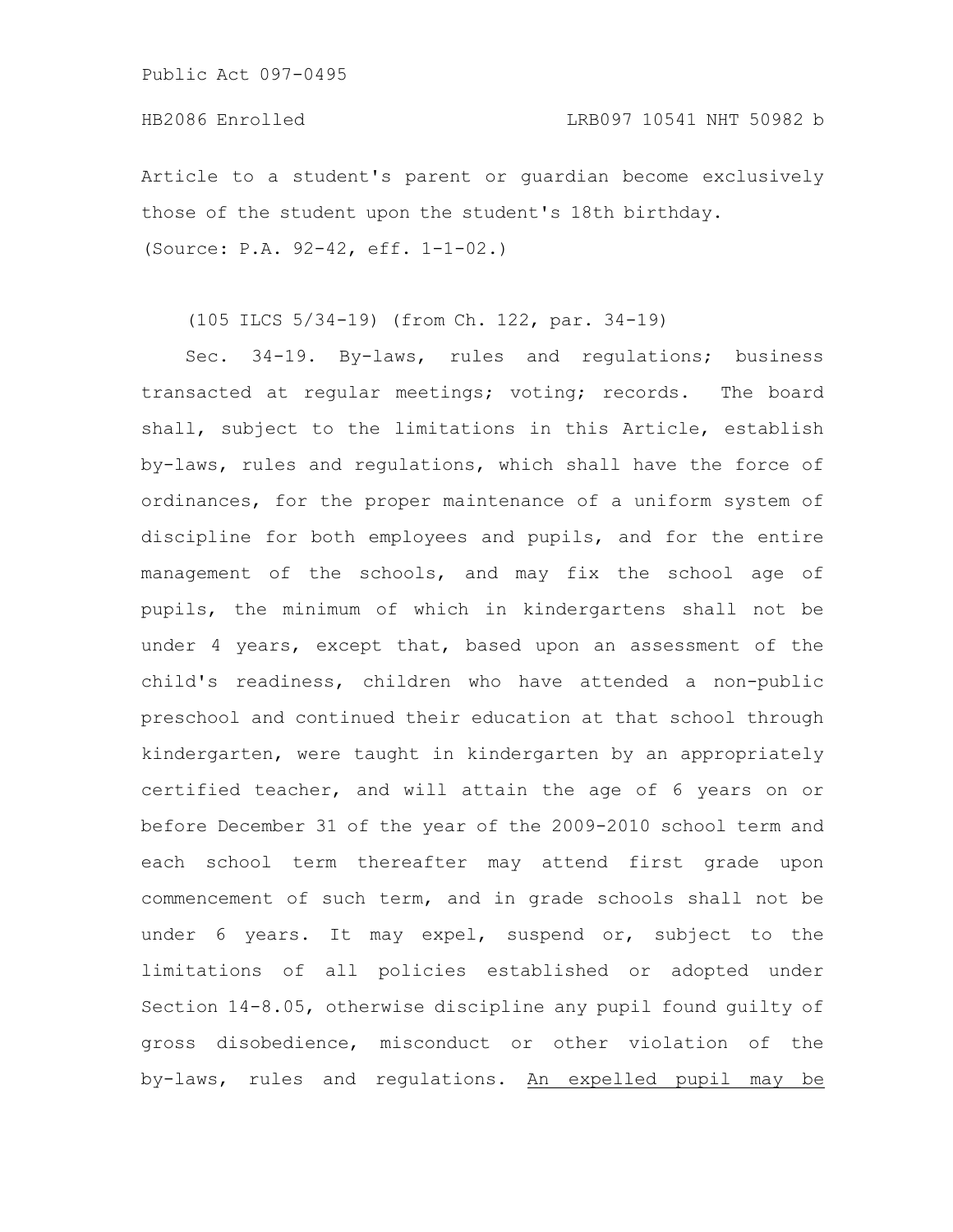immediately transferred to an alternative program in the manner provided in Article 13A or 13B of this Code. A pupil must not be denied transfer because of the expulsion, except in cases in which such transfer is deemed to cause a threat to the safety of students or staff in the alternative program. A pupil who is suspended in excess of 20 school days may be immediately transferred to an alternative program in the manner provided in Article 13A or 13B of this Code. A pupil must not be denied transfer because of the suspension, except in cases in which such transfer is deemed to cause a threat to the safety of students or staff in the alternative program. The bylaws, rules and regulations of the board shall be enacted, money shall be appropriated or expended, salaries shall be fixed or changed, and textbooks, electronic textbooks, and courses of instruction shall be adopted or changed only at the regular meetings of the board and by a vote of a majority of the full membership of the board; provided that notwithstanding any other provision of this Article or the School Code, neither the board or any local school council may purchase any textbook for use in any public school of the district from any textbook publisher that fails to furnish any computer diskettes as required under Section 28-21. Funds appropriated for textbook purchases must be available for electronic textbook purchases and the technological equipment necessary to gain access to and use electronic textbooks at the local school council's discretion. The board shall be further encouraged to provide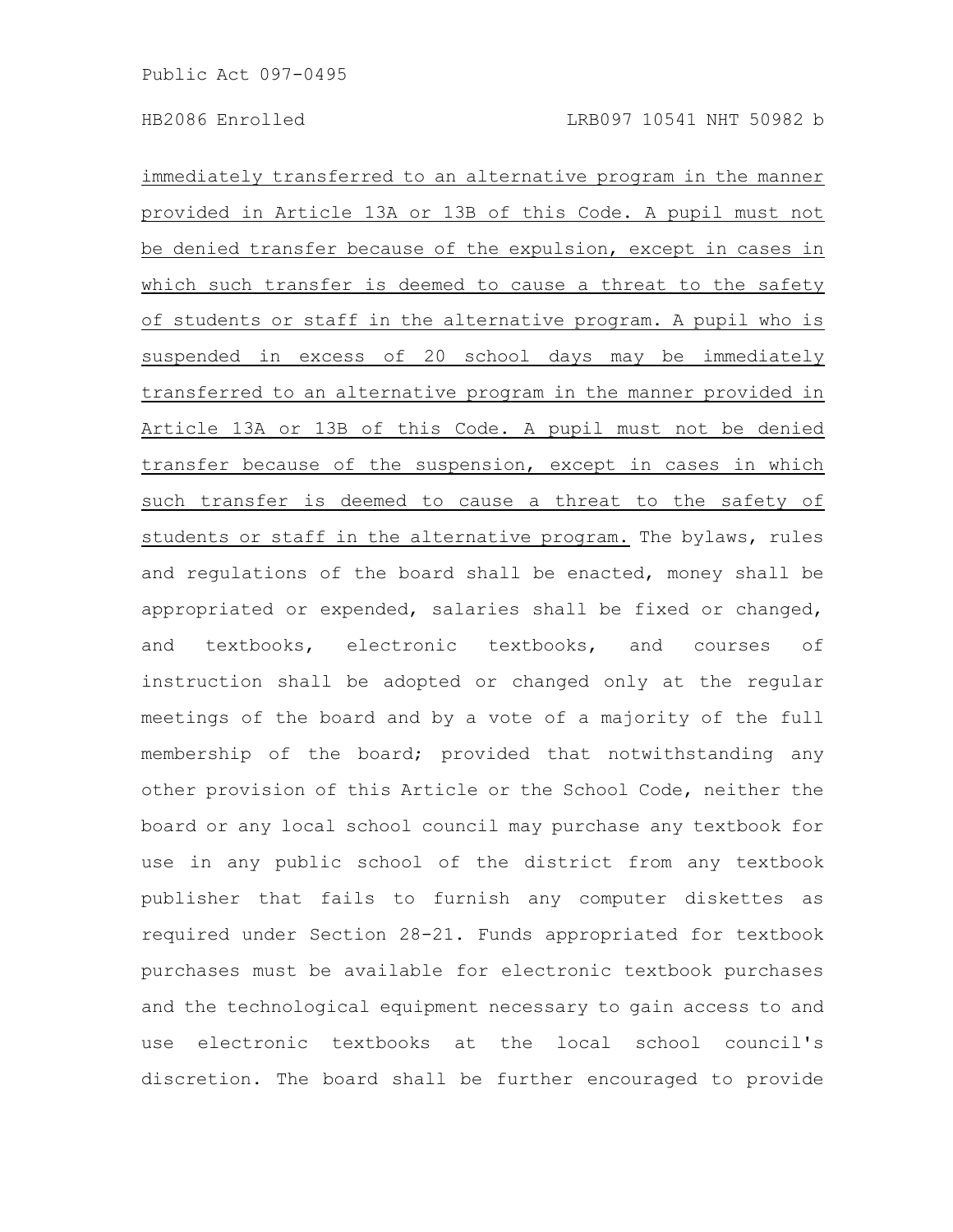opportunities for public hearing and testimony before the adoption of bylaws, rules and regulations. Upon all propositions requiring for their adoption at least a majority of all the members of the board the yeas and nays shall be taken and reported. The by-laws, rules and regulations of the board shall not be repealed, amended or added to, except by a vote of 2/3 of the full membership of the board. The board shall keep a record of all its proceedings. Such records and all by-laws, rules and regulations, or parts thereof, may be proved by a copy thereof certified to be such by the secretary of the board, but if they are printed in book or pamphlet form which are purported to be published by authority of the board they need not be otherwise published and the book or pamphlet shall be received as evidence, without further proof, of the records, by-laws, rules and regulations, or any part thereof, as of the dates thereof as shown in such book or pamphlet, in all courts and places where judicial proceedings are had.

Notwithstanding any other provision in this Article or in the School Code, the board may delegate to the general superintendent or to the attorney the authorities granted to the board in the School Code, provided such delegation and appropriate oversight procedures are made pursuant to board by-laws, rules and regulations, adopted as herein provided, except that the board may not delegate its authorities and responsibilities regarding (1) budget approval obligations; (2) rule-making functions; (3) desegregation obligations; (4)